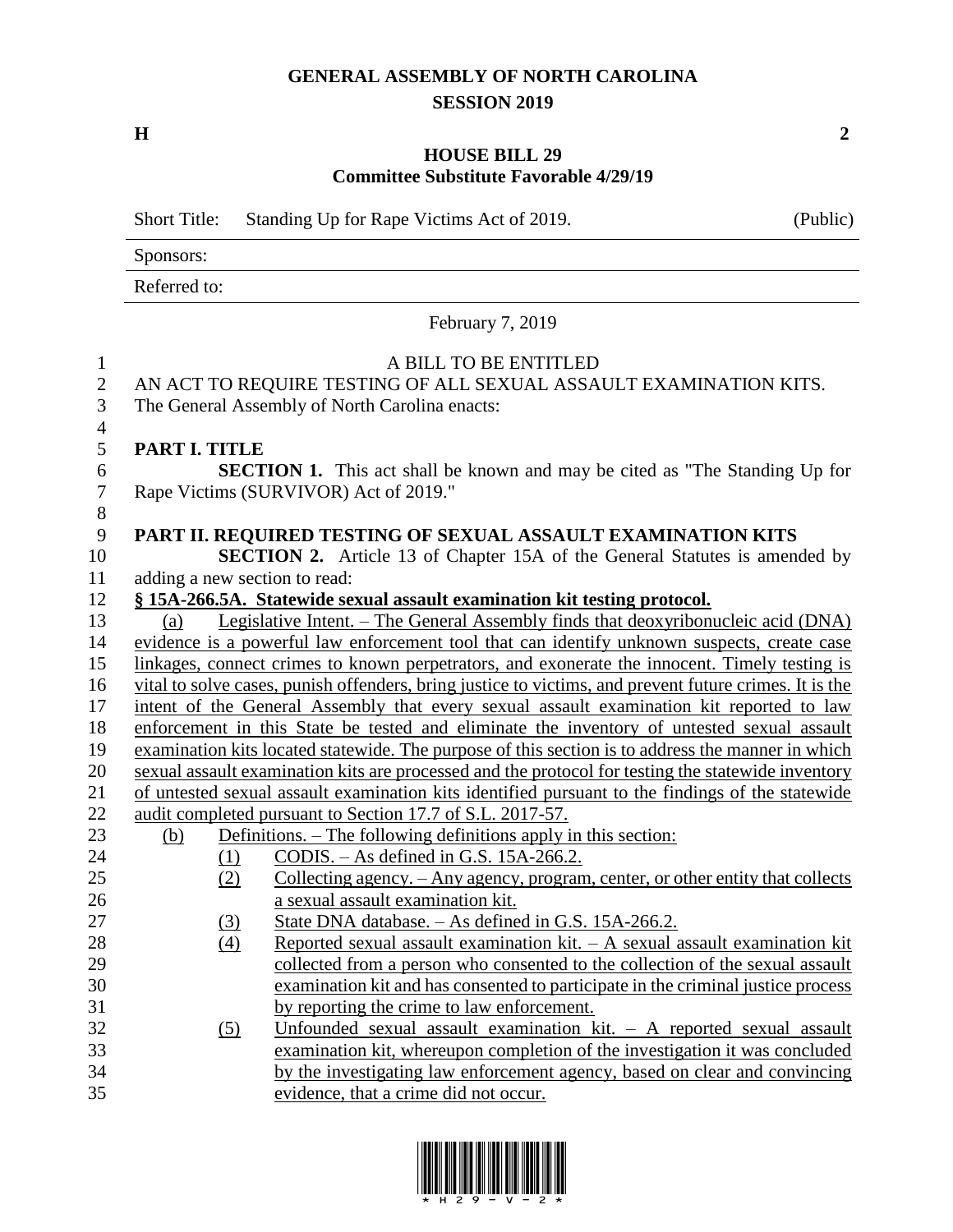|     |            | <b>General Assembly Of North Carolina</b>                                                              | <b>Session 2019</b> |
|-----|------------|--------------------------------------------------------------------------------------------------------|---------------------|
|     | (6)        | Unreported sexual assault examination $kit. - A$ sexual assault examination kit                        |                     |
|     |            | collected from a person who consented to the collection of the sexual assault                          |                     |
|     |            | examination kit, but has not consented to participate in the criminal justice                          |                     |
|     |            | process.                                                                                               |                     |
| (c) |            | Notification and Submission Requirements for Kits Completed On or After July 1,                        |                     |
|     |            | 2019. – Any collecting agency that collects a sexual assault examination kit completed on or after     |                     |
|     |            | July 1, 2019, shall preserve the kit according to guidelines established under G.S. 15A-268(a2)        |                     |
|     |            | and notify the appropriate law enforcement agency as soon as practicable, but no later than 24         |                     |
|     |            | hours after the collection occurred. A law enforcement agency notified under this subsection           |                     |
|     |            | shall do all of the following:                                                                         |                     |
|     | (1)        | Take custody of a sexual assault examination kit from the collecting agency                            |                     |
|     |            | that collected the kit within seven days of receiving notification. The law                            |                     |
|     |            |                                                                                                        |                     |
|     |            | enforcement agency that takes custody of a kit under this subdivision shall                            |                     |
|     |            | retain and preserve the kit in accordance with the requirements of                                     |                     |
|     |            | G.S. 15A-268.                                                                                          |                     |
|     | <u>(2)</u> | Submit a reported sexual assault examination kit to the State Crime                                    |                     |
|     |            | Laboratory, or a laboratory approved by the State Crime Laboratory, not more                           |                     |
|     |            | than 45 days after taking custody of the reported sexual assault examination                           |                     |
|     |            | kit.                                                                                                   |                     |
|     | (3)        | Submit an unreported sexual assault examination kit to the Department of                               |                     |
|     |            | Public Safety not more than 45 days after taking custody of the unreported                             |                     |
|     |            | sexual assault examination kit. The Department of Public Safety shall store                            |                     |
|     |            | any kit it receives under this subdivision pursuant to the authority set forth in                      |                     |
|     |            | G.S. $143B-601(13)$ .                                                                                  |                     |
| (d) |            | Notification and Submission Requirements for Kits Completed On or Before January                       |                     |
|     |            | 1, 2018. – Any law enforcement agency that possesses a sexual assault examination kit completed        |                     |
|     |            | on or before January 1, 2018, shall do the following:                                                  |                     |
|     | (1)        | Establish a review team that may consist of prosecutors, law enforcement,                              |                     |
|     |            | sexual assault nurse examiners, victim advocacy groups, survivors of sexual                            |                     |
|     |            | assault, and representatives from a forensic laboratory. The review team                               |                     |
|     |            | required under this subdivision shall be established as soon as practicable, but                       |                     |
|     |            | no later than three months after the effective date of this section.                                   |                     |
|     | (2)        | Utilize the review team established under subdivision (1) of this subsection to                        |                     |
|     |            | survey the law enforcement agency's entire untested sexual assault                                     |                     |
|     |            | examination kit inventory and conduct a case review to determine each sexual                           |                     |
|     |            | assault examination kit's testing priority. The survey and review required                             |                     |
|     |            | under this subdivision shall be completed as soon as practicable, but no later                         |                     |
|     |            | than three months after the effective date of this section. The review required                        |                     |
|     |            | under this subdivision shall consider each of the following factors in                                 |                     |
|     |            | determining the submission priority of a sexual assault examination kit:                               |                     |
|     |            | Investigative and evidentiary value for the individual case.<br><u>a.</u>                              |                     |
|     |            | $\underline{\mathbf{b}}$ .<br>CODIS potential to link profiles and identify possible serial offenders. |                     |
|     |            | Potential for victim participation in the investigation and prosecution.<br>$\underline{\mathbf{c}}$ . |                     |
|     |            | d.<br>Potential value for admission as evidence under Rule 404(b) of the                               |                     |
|     |            | North Carolina Rules of Evidence.                                                                      |                     |
|     |            | Age and health of victim.<br><u>e.</u>                                                                 |                     |
|     |            | <u>f.</u><br>Potential for exculpatory value for a convicted person.                                   |                     |
|     |            | Any other factor the review team deems to be relevant.<br>$g_{\cdot}$                                  |                     |
|     | (3)        | Upon determination by the review team that a sexual assault examination kit.                           |                     |
|     |            | is of priority status and not subject to subsection (e) of this section, the law                       |                     |
|     |            | enforcement agency shall notify the State Crime Laboratory, or a laboratory                            |                     |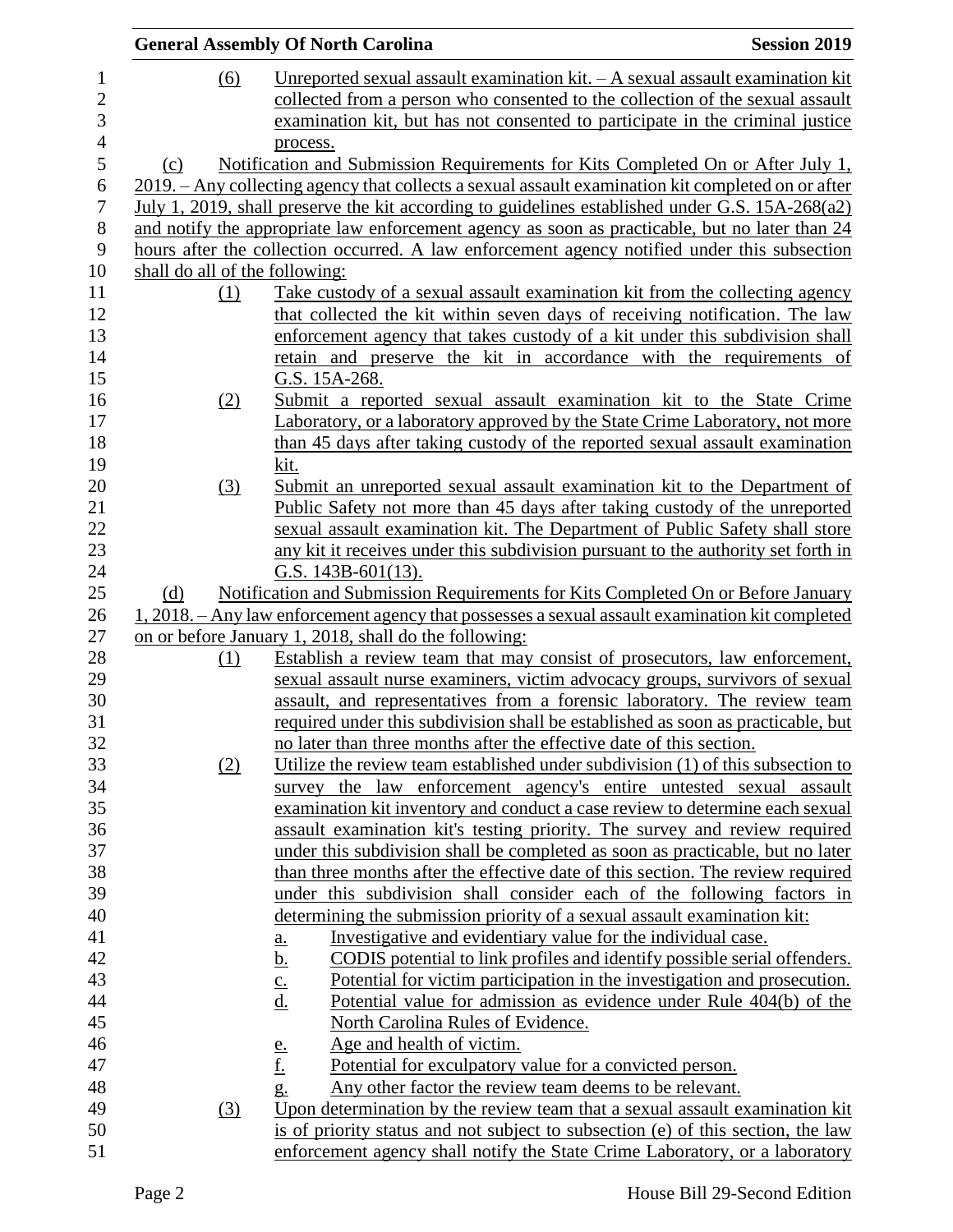| <b>General Assembly Of North Carolina</b>         |                                                                                                     | <b>Session 2019</b> |
|---------------------------------------------------|-----------------------------------------------------------------------------------------------------|---------------------|
|                                                   | approved by the State Crime Laboratory, of the sexual assault examination kit                       |                     |
|                                                   | and submit a request for testing of the sexual assault examination kit. The law                     |                     |
|                                                   | enforcement agency shall continue the process set forth in subdivisions (2)                         |                     |
|                                                   | and (3) of this subsection until all untested sexual assault examination kits                       |                     |
|                                                   | eligible for submission within its inventory have been submitted for testing.                       |                     |
|                                                   | The following untested sexual assault examinations kits are not eligible for                        |                     |
|                                                   | submission for testing under this subdivision:                                                      |                     |
| $a_{\cdot}$                                       | Unreported sexual assault examination kits. Unreported sexual assault                               |                     |
|                                                   | examination kits shall be sent within 45 days of the review required                                |                     |
|                                                   | under subdivision (2) of this subsection to the Department of Public of                             |                     |
|                                                   | Safety for storage pursuant to the authority set forth in                                           |                     |
|                                                   | G.S. $143B-601(13)$ .                                                                               |                     |
| <u>b.</u>                                         | Sexual assault examination kits that have been confirmed as                                         |                     |
|                                                   | unfounded sexual assault examination kits after a comprehensive case                                |                     |
|                                                   | review by the law enforcement agency and complete review by the                                     |                     |
|                                                   | review team established under subdivision (1) of this subsection. The                               |                     |
|                                                   | law enforcement agency shall track within the agency the number of                                  |                     |
|                                                   | sexual assault examination kits which are concluded to be unfounded                                 |                     |
|                                                   | along with a brief summary indicating the information and evidence                                  |                     |
|                                                   | supporting the determination of an unfounded sexual assault                                         |                     |
|                                                   | examination kit. If the law enforcement agency receives any                                         |                     |
|                                                   | information or evidence that creates investigative or evidentiary value                             |                     |
|                                                   | for testing the unfounded sexual assault examination kit, the law                                   |                     |
|                                                   | enforcement agency shall send the unfounded sexual assault                                          |                     |
|                                                   | examination kit to the State Crime Laboratory, or a laboratory                                      |                     |
|                                                   | approved by the State Crime Laboratory, as soon as practicable.                                     |                     |
| $\underline{c}$ .                                 | Sexual assault examination kits in which (i) a criminal prosecution has                             |                     |
|                                                   | resulted in conviction, (ii) the convicted person does not seek DNA                                 |                     |
|                                                   | testing, and (iii) the convicted person's DNA profile is already in                                 |                     |
|                                                   | CODIS.                                                                                              |                     |
| (e)                                               | <u>Submission Requirements for Other Kits. – Sexual assault examination kits that are</u>           |                     |
|                                                   | not subject to the requirements of subsections (c) or (d) of this section shall be submitted to the |                     |
|                                                   | State Crime Laboratory, or a laboratory approved by the State Crime Laboratory, as soon as          |                     |
| practicable.                                      |                                                                                                     |                     |
| (f)                                               | Testing Requirements for Accepted Kits. – As soon as practicable after receiving a                  |                     |
|                                                   | written request for testing of a sexual assault examination kit subject to subsection (d) of this   |                     |
|                                                   | section, the State Crime Laboratory, or a laboratory approved by the State Crime Laboratory,        |                     |
|                                                   | shall notify the submitting law enforcement agency of the request's approval and provide            |                     |
|                                                   | shipment instructions for the sexual assault examination kit. The State Crime Laboratory, or a      |                     |
|                                                   | laboratory approved by the State Crime Laboratory, shall pursue DNA analysis of any sexual          |                     |
|                                                   | assault examination kit accepted from a law enforcement agency under this section to develop        |                     |
|                                                   | DNA profiles that are eligible for entry into CODIS and the State DNA Database pursuant to          |                     |
|                                                   | G.S. 15A-266.5 and G.S. 15A-266.7. The State CODIS System Administrator, or the                     |                     |
|                                                   | Administrator's designee, shall enter a DNA profile developed under this subsection into the        |                     |
|                                                   | CODIS database pursuant to G.S. 15A-266.8 and into the State DNA Database, provided that the        |                     |
|                                                   | testing of the sexual assault examination kit resulted in an eligible DNA profile.                  |                     |
| (g)                                               | Lack of Compliance. – Lack of compliance with the requirements set forth in this                    |                     |
| section shall not result in any of the following: |                                                                                                     |                     |
| (1)                                               | Constituting grounds upon which a person may challenge in any hearing, trial,                       |                     |
|                                                   | or other court proceeding the validity of DNA evidence in any criminal or                           |                     |
|                                                   | civil proceeding.                                                                                   |                     |